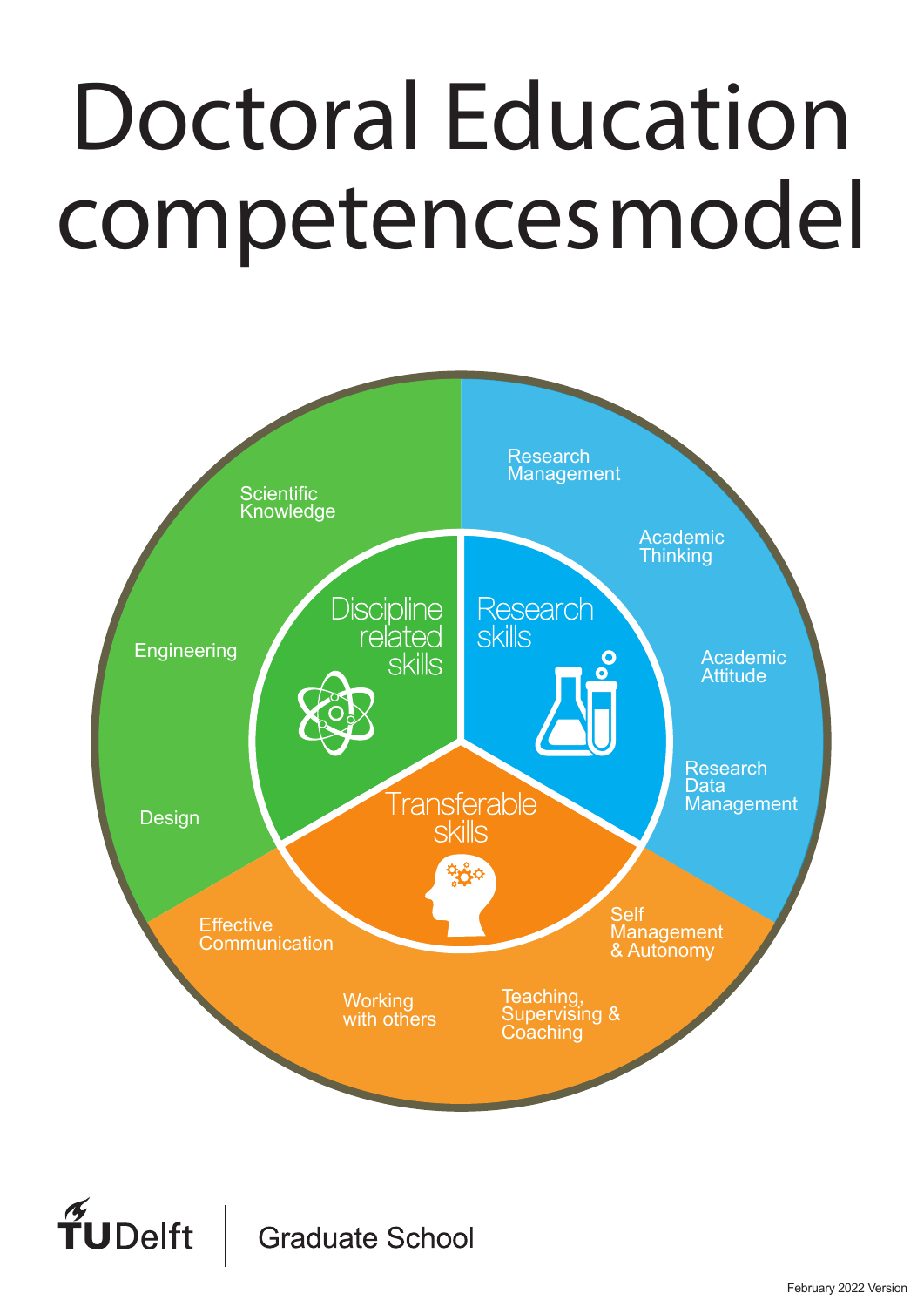

# **D.1 Scientific Knowledge**

acquires and internalises existing scientific knowledge in the field of the PhD project.

# **D.2 Engineering**

acquires and internalises the engineering skills to execute the PhD project.

# **D.3 Design**

acquires and internalises the design skills to execute the PhD project.

# **Research skills:** Has the ability (research skills) to conduct scientific research.

#### **R.1 Research Management**

formulates and designs the research strategy including the planning and carrying out of the project and evaluation/validation.

- **a. Designing:** understands and defines the sequence of steps to be taken in the 4 year PhD project.
- **b.** Project-management: objectively monitors the progress in each step and to achieve defined goals.
- **c. Problem solving:** objectively takes decisions and finds solutions regarding termination of research steps and moving forward.
- **d. Valorisation:** understands the processes for funding and evaluation of research; contributes towards the formulation of research proposals in line with the department plan.

# **R.2 Academic Thinking**

evaluates the value of a statement or a fact, to question matters and to make clear reasoned judgements. Is able to actively and creatively look for improvement.

**a. Conceptual thinking**: applies creative, conceptual and inductive reasoning to

identify patterns and correlations, which are not self-evident, and to deduce from them specific suggestions and original and practicable solutions.

- **b. Analytical thinking**: understands problems / situations by gradually examining them and by systematically studying and identifying causes, key factors and constituent parts.
- **c. Synthetic skills**: smoothly combines data and integrates a complex multitude of data into a coherent whole. Is able to present alternatives and to develop them into a convincing conclusion.
- **d. Critical thinking**: evaluates the value of a statement or a fact and questions matters. Is able to actively and creatively look for room for improvement.
- **e.** Creativity & Innovation: proposes novel ideas and integrates different perspectives in a creative way. Is able to recognise the need for renewal and to go beyond the status quo.

# **R.3 Academic Attitude**

makes choices that reflect integrity and responsible behaviour. Within the TU Delft, scientific integrity implies that the researcher commits to the principles of conduct stated within the TU Delft scientific code of ethics.

- **a. Societal context**: positions the project in a dynamic societal context.
- **b. Ethics**: spots and answers ethical dilemmas in the project.

# **R.4 Research Data Management**

evaluate, design and develop efficient workflows to improve research data and software quality that ensures its re-usability and supports research reproducibility and transparency.

- **a. Valorisation:** understand the value and the importance of producing Research Data and software following the FAIR principles (Findable, Accessible, Interoperable and Re-usable) and considering relevant policies and regulations.
- **b. Planning:** formulate and design a strategy to follow the FAIR principles when working with data/ software during the PhD project.
- **c. Research data and code skills:** acquire the knowledge on tools and workflows on how to produce FAIR data/reproducible software.

# **Transferable skills:** Focuses on personal and professional development, facilitating growth now and in your future career.

# **T.1 Effective communication**

passes on ideas and opinions to diverse audiences in a clear language. Is able to prepare and give clear and fluent presentations in a confident manner.

- **a. Presenting**: effective in a variety of formal presentation settings, both inside and outside the university; prepares in advance, commands attention, can manage group process during the presentation and can manage questions and objections.
- **b. Writing skills**: writes clearly and succinctly in a variety of communication settings and styles; can get messages across that have the desired effect.
- **c. Storytelling**: develops and creates stories that build a coherent picture of events.
- **d. Language skills**: ability to communicate effectively in reading, writing, listening and speaking in the English language (and other languages needed to carry out your work).
- **e. Listening**: demonstrates attentive and active listening; listens to what someone has said and understands the meaning / value, to engage in discussion.
- **f. Online presence**: effective in using social platforms.

# **T.2 Working with others**

Works well with academic staff, peers and supervisor; sets a tone of cooperation within the work group and across groups; coordinates own work with others; values working relationships; when appropriate facilitates discussion before decision-making process is complete.

- **a. Networking**: builds and retains formal and informal relationships, thus creating a network of contacts with people who are (or could be) interesting or useful for achieving one's goals.
- **b. Collaboration**: cooperates with people (including supervisor) from diverse backgrounds to reach common goals.
- **c. Negotiation**: negotiates skilfully in tough situations with both internal and external partners; can win concessions without damaging relationships; can be direct as well as being diplomatic; gains trust quickly of other parties to the negotiations; has a good sense of timing.
- **d. Leadership**: clearly formulates goals and priorities when directing others.

#### **T.3 Teaching, supervising & coaching**

inspires students to develop knowledge and skills.

- **a. Teaching**: supports (groups) of students; gives & reviews assignments and exams; gives (work) lectures; develops course materials.
- **b. Supervising students/coaching**: guides, transfers knowledge and motivates appointed students/supervisees.

#### **T.4 Self-management**

manages time effectively and maintains a healthy work-life balance with an assertive, creative and confident attitude as well as being able to deal with change, stress and procrastination.

**a. Autonomy**: Able to be independent in one's

own thoughts and actions and willing to take responsibility for one's own actions and accomplishments, to correct failures and improve achievements

- **b. Time management**: adequately estimates available time, means and guidelines, and uses that information to make and carry out an adequate, effective and realistic planning to achieve the goals set out.
- **c. Flexibility**: adjusts own behaviour and thinking according to the context so as to attain the desired goal. Able to adapt and function efficiently under changing circumstances and with different groups or people.
- **d. Perseverance**: pursues everything with energy, drive and a determination to finish; seldom gives up before finishing; especially in the face of resistance or setbacks.
- **e. Dealing with risk and uncertainty**: decides and acts without having the total picture; isn't upset when things are up in the air; can comfortably handle risk and uncertainty.
- **f. Entrepreneurship**: action-driven and proactive. Notices and anticipates opportunities and threats.
- **g. Personal development**: personally committed to display an ongoing commitment to learning and selfimprovement. Thinks about the next career step and takes action to prepare for applying for jobs inside or outside academia.